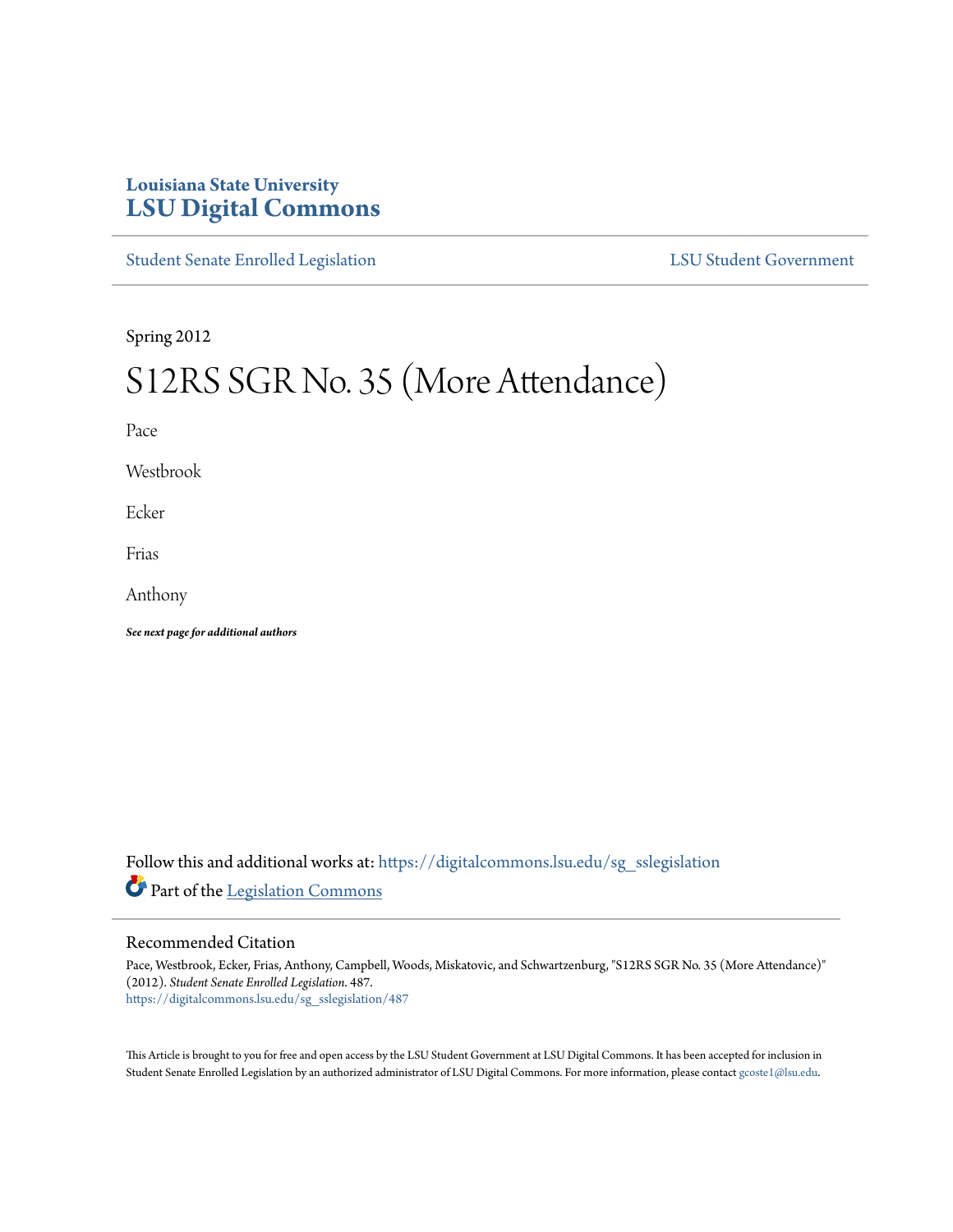#### **Authors**

Pace, Westbrook, Ecker, Frias, Anthony, Campbell, Woods, Miskatovic, and Schwartzenburg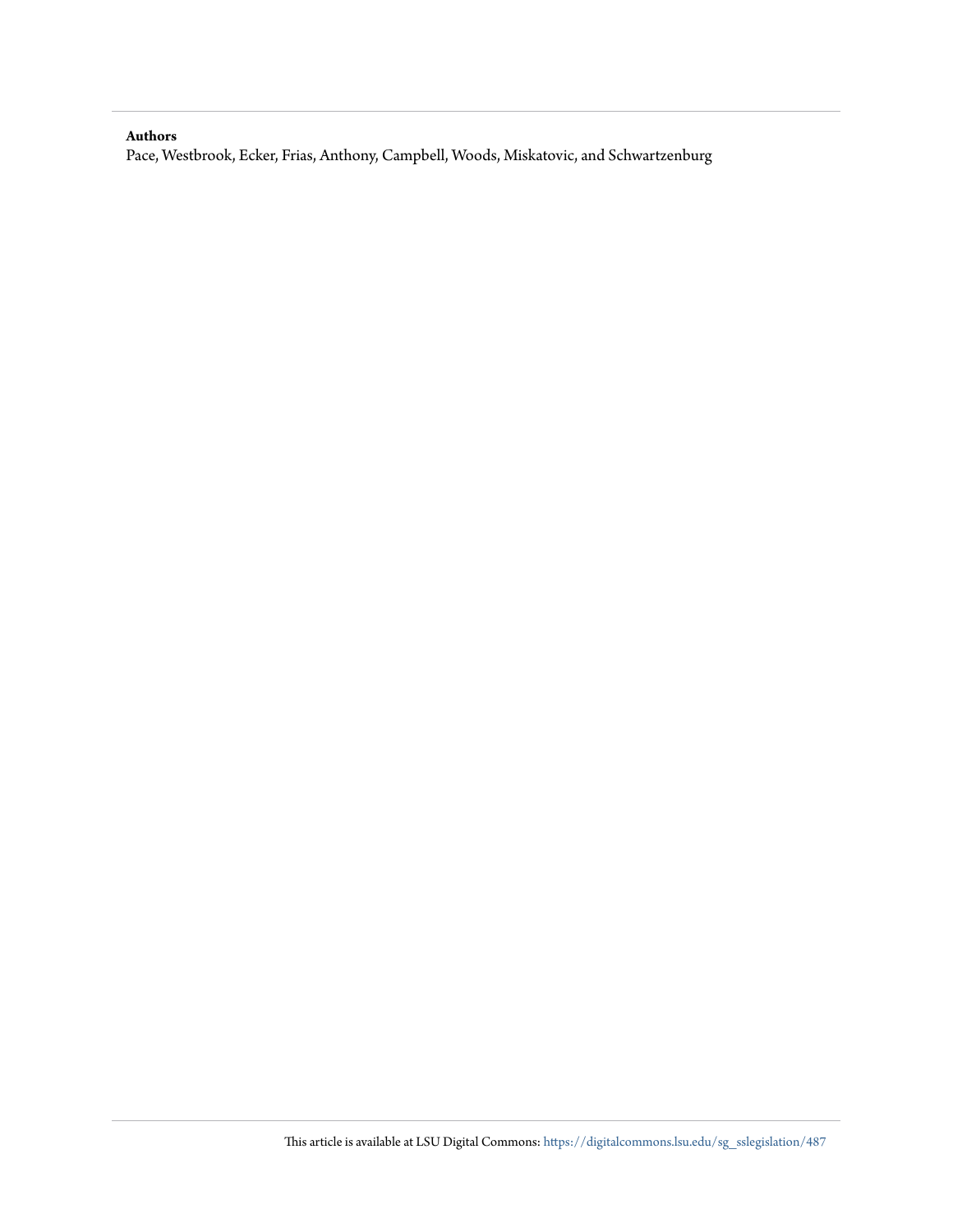[LOUISIANA STATE UNIVERSITY]

## **STUDENT SENATE S12RS SGR NO. 35** BY: SENATORS PACE, WESTBROOK, ECKER, FRIAS, ANTHONY, CAMPBELL, WOODS, **MISKATOVIC, AND SCWARTZENBURG**

# **A RESOLUTION**

### **TO URGE AND REQUEST THAT PARTICIPATION BE USED AS PROOF OF CLASS ATTENDANCE AND THAT REVISIONS TO PS-22 BE MADE TO CLARIFY APPROPRIATE DOCUMENTATION**

- **PARAGRAPH 1:** WHEREAS, THE LOUISIANA STATE UNIVERSITY STUDENT SENATE UNDERSTANDS THE IMPORTANCE OF ATTENDANCE TO CLASS AND ITS CRITICAL INFLUENCE TO RETENTION RATES AND;
- PARAGRAPH 2: WHEREAS, WE ALSO BELIEVE THAT CURRICULUM GRADES SHOULD BE BASED EXCLUSIVELY ON THE PERFORMANCE OF THE STUDENT AND HIS OR HER KNOWLEDGE OF COURSE MATERIAL AND;
- **PARAGRAPH 3:** WHEREAS, ALLOWING AN INSTRUCTOR TO ARBITRARILY TAKE ATTENDANCE, A METHOD THAT DOES NOT ENGAGE STUDENTS IN A CONNECTION TO FURTHER UNDERSTAND THE COURSE MATERIAL, LEADS TO GRADES THAT CORRESPOND ONLY TO BEING IN CLASS AND;
- **PARAGRAPH 4:** WHEREAS, THE LOUISIANA STATE UNIVERSITY STUDENT SENATE ADVOCATES THAT ATTENDANCE BE OMITTED AND IN ITS PLACE A FORM OF PARTICIPATION BE USED THAT BETTER ENGAGES STUDENTS IN THE COURSE MATERIAL AND;
- PARAGRAPH 5: WHEREAS, PARTICIPATION, BUT NOT ATTENDENCE, WILL BE USED AT THE TEACHER'S DISCRETION BUT WILL NOT BE MANDATORY, THUS PROVIDING A SOLID ACADEMIC BENEFIT TO STUDENTS WHILE ALSO GIVING STUDENTS MORE INCENTIVE TO ATTEND CLASS AND;
- **PARAGRAPH 6:** WHEREAS, P.S. 44 STATES "WHILE IT IS APPROPRIATE (AND INDEED INEVITABLE) THAT THE INSTRUCTOR SHOULD EXERCISE SUBJECTIVE JUDGMENT IN DETERMINING GRADES, PARTICULARLY IN "BORDERLINE" CASES, THE JUDGMENT SHOULD BE BASED SOLELY ON ACADEMIC CONSIDERATIONS. GRADES MUST NOT BE UTILIZED AS COERCIVE OR PUNITIVE MEASURES REFLECTIVE OF A STUDENT'S BEHAVIOR, ATTITUDE, PERSONAL PHILOSOPHY, OR OTHER PERSONAL CHARACTERISTICS EXCEPT AS THOSE QUALITIES RELATE DIRECTLY TO THE STUDENT'S LEVEL OF MASTERY OF THE COURSE MATERIAL" THUS THE SPIRIT OF PS-44 WOULD BE DAMAGED BY THE USE OF ATTENDANCE AS A FACTOR IN GRADING, MEANING THAT IT MUST BE PARTICIPATION THAT DOES SUCH AND;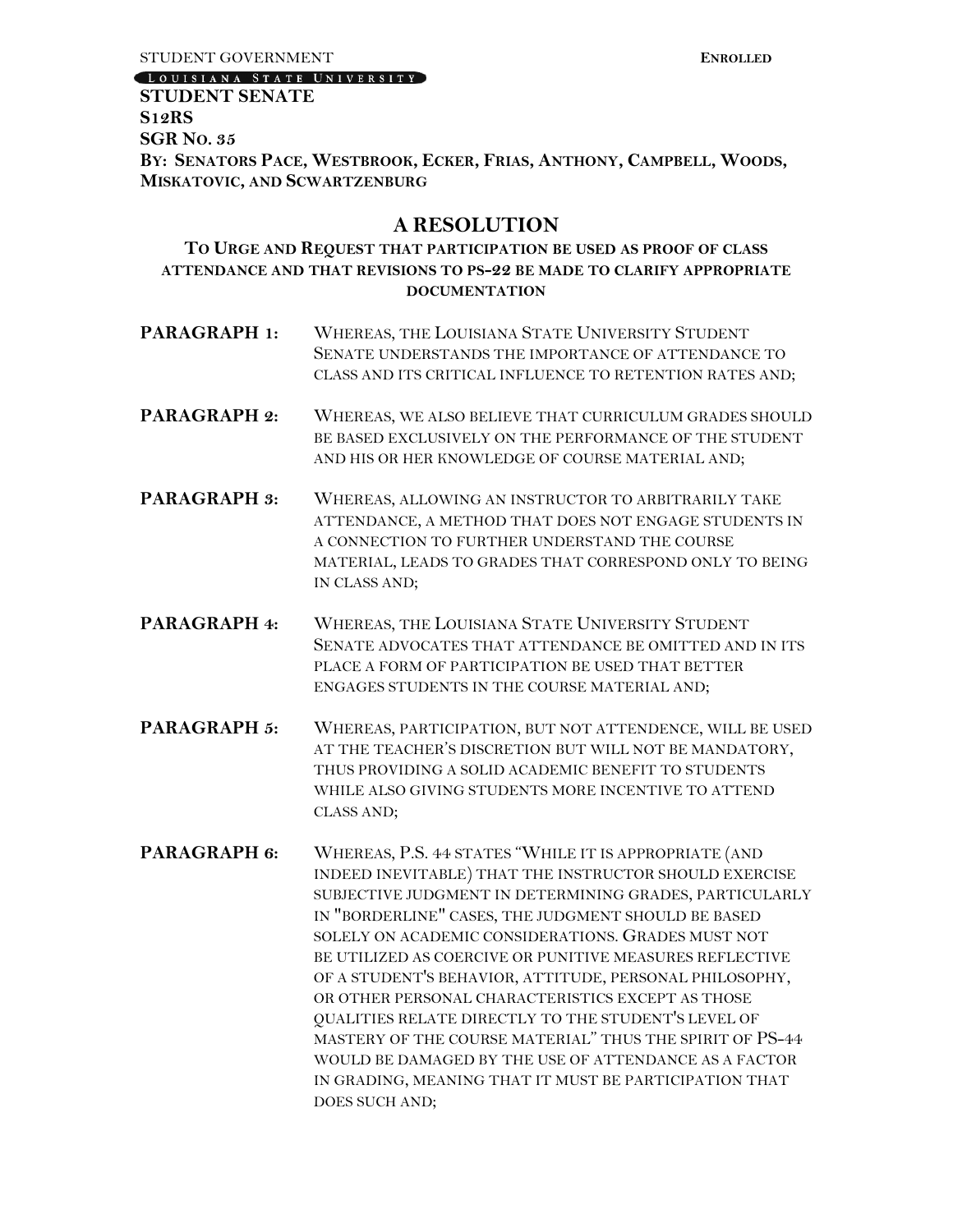**PARAGRAPH 7:** WHEREAS, CLICKERS SHOULD BE USED FOR ACADEMIC PURPOSES AND NOT AS A TOOL TO HAVE STUDENTS "CLICK IN" TO ACKNOWLEDGE THEIR PRESENCE AND;

**PARAGRAPH 8:** WHEREAS, WE ALSO UNDERSTAND THE CONCERNS WITH P.S. 22 AND WHAT APPROPRIATE DOCUMENTATION CONSIST OF AND;

**PARAGRAPH 9:** WHEREAS, THE CURRENT POLICY CONCERNING ABSENCES STATES IN PS-22 THAT:

Valid reasons for absences include:

- 1. Illness
- 2. Serious family emergency
- 3. Special curricular requirements such as judging trips or field trips
- 4. Court-imposed legal obligations such as subpoenas or jury duty
- 5. Military obligations
- 6. Serious weather conditions

7. Religious observances. See the interfaith calendar website (www.interfaithcalendar.org) for an updated calendar of holidays and primary holy days of the various religions. Faculty members are expected to be sensitive to the different religious traditions represented in the LSU community, and to assist students in making up examinations or other assigned work that may be missed due to absences required by religious observances.

8. Participation in varsity athletic competitions or university musical events

**The student is responsible for providing reasonable advance notification and appropriate documentation of the reason for the absence.** Should the instructor and student disagree over the validity of a reason for an absence, the student has the right to appeal the instructor's decision according to the general appeal procedure in PS-48. , AND;

- **PARAGRAPH 10:** WHEREAS, THE POLICY IN ITS CURRENT LANGUAGE DOES NOT ADEQUATELY DEFINE SPECIFIC OR APPROPRIATE DOCUMENTATION FOR EXCUSED ABSENCES AND;
- **PARAGRAPH 11:** WHEREAS, THE DETERMINATION OF APPROPRIATE DOCUMENTATION DIFFERS BETWEEN FACULTY MEMBERS DUE TO THE AMBIGUITY OF PS-22, AND;
- **PARAGRAPH 12:** WHEREAS, IN CERTAIN CIRCUMSTANCES, IT IS DIFFICULT OR IMPOSSIBLE TO PROVIDE WHAT CERTAIN FACULTY MEMBERS DEEM AS APPROPRIATE DOCUMENTATION DUE TO A LACK OF DEFINITION OF APPROPRIATE DOCUMENTATION, AND;
- **PARAGRAPH 13:** WHEREAS, THE STUDENT HEALTH CENTER DOES NOT ISSUE MEDICAL EXCUSES OR OTHER APPROPRIATE DOCUMENTATION THAT IS CONSISTENTLY ACCEPTED BY ALL FACULTY, AND;